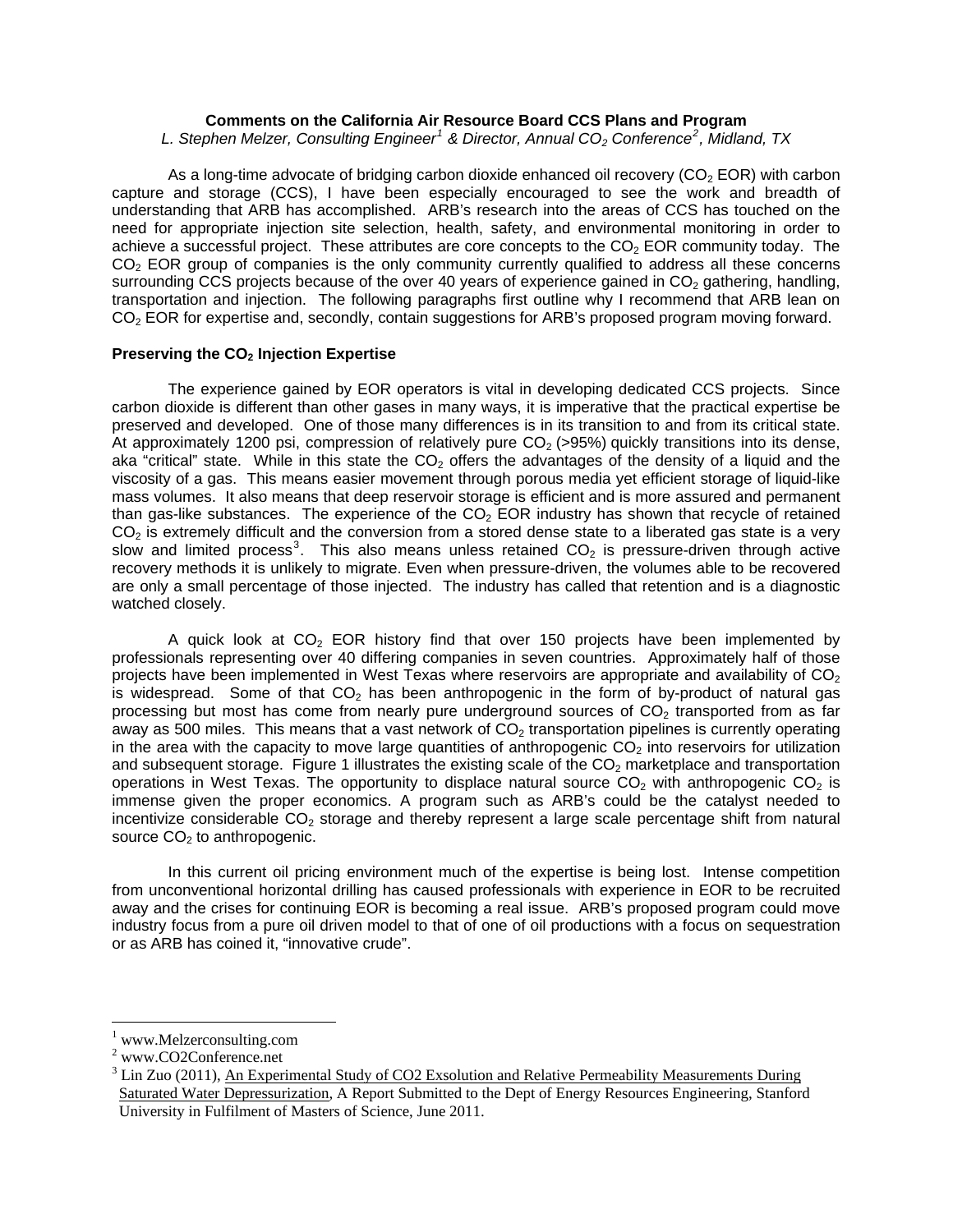

#### **Permanence and Post Injection Access**

 $\overline{a}$ 

The subject of documenting  $CO<sub>2</sub>$  storage permanence brings up a host of issues and several misconceptions. The Interstate Oil and Gas Compact Commission<sup>[4](#page-1-0)</sup> has found that all States have separate mineral and storage rights. The pore space rights are controlled by the surface rights owner in most States and those can be severed from the mineral rights. Mineral rights have been deemed dominate in those States wherein the surface owner cannot refuse access to the mineral rights but has the right under the accommodation doctrine to receive compensation for damages to the surface.

CCS and CO<sub>2</sub> EOR bring both sets of rights into play. Some EOR companies have addressed this issue via storage leases but it could bring with it a possible conflict of mineral trespass when a strict definition of permanence is considered. The mineral leases are valid as long as mineral extraction is underway but upon closure (plugging of wells), the leases are to expire and access for proving permanence belongs to the surface owner or leases they have made with the permanence monitoring company. If compensation is received for the storage, the surface (i.e., pore space) owner will be entitled to some compensation. Monitoring wells outside of the mineral extraction area may be necessary as well. That will entail additional expense beyond the mineral extraction rights. The details of all of this will need to be settled if the economics merit negotiation between the involved parties. Incentives such as those being considered by ARB will likely be necessary for progress in establishing viable models for storage. The duration of required monitoring may play a huge role in those negotiations, and therefore ARB should be cautious of any proposed timeframe and consider economic impacts of its permanence protocols if it wants a successful program.

## Natural CO<sub>2</sub> vs. Anthropogenic CO<sub>2</sub> and Future Opportunities for Storage

As stated, much of the approximately 800 million tons of  $CO<sub>2</sub>$  for EOR in the Permian Basin has been provided by natural underground sources of supply. Those volumes of  $CO<sub>2</sub>$  have reached 35 million tons/year of  $CO<sub>2</sub>$  in West Texas alone; demand for  $CO<sub>2</sub>$  in EOR activities remains strong. Despite these large  $CO<sub>2</sub>$  purchases, it has been stated by many that the  $CO<sub>2</sub>$  demand marketplace is limited. With the

<span id="page-1-0"></span> ${}^{4}$  CO<sub>2</sub> Storage: A Legal and Regulatory Guide for States, Interstate Oil and Gas Compact Commission Report 2008; https://iogcc.myshopify.com/collections/frontpage/products/co2-storage-a-legal-and-regulatory-guide-for-states-2008